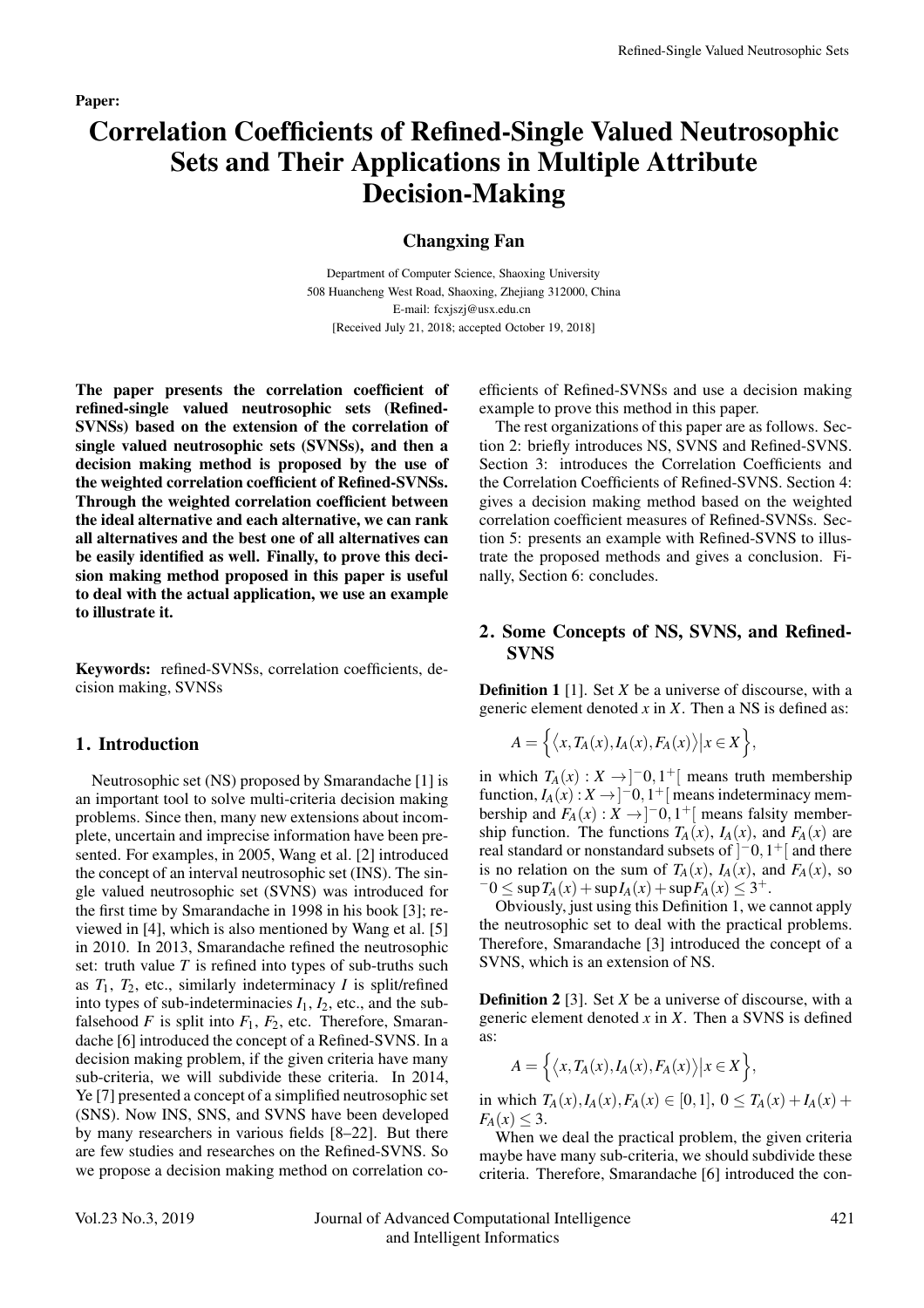cept of a Refined-SVNS.

**Definition 3** [6]. Set *X* be a universe of discourse, with a generic element denoted *x* in *X*. Then a Refined-SVNS is defined as:

$$
A = \left\{ \langle x, (T_{1A}(x), T_{2A}(x), \dots, T_{kA}(x)), \\ (I_{1A}(x), I_{2A}(x), \dots, I_{kA}(x)), \\ (F_{1A}(x), F_{2A}(x), \dots, F_{kA}(x)) \rangle | x \in X \right\}
$$

here *k* is a positive integer,  $T_{1A}(x), T_{2A}(x), \ldots, T_{kA}(x) \in$  $I_{1A}(x), I_{2A}(x), \ldots, I_{kA}(x) \in [0,1],$  $F_{1A}(x)$ ,  $F_{2A}(x)$ , ...,  $F_{kA}(x) \in [0,1]$ , and  $0 \leq T_{iA}(x)$  +  $I_{iA}(x) + F_{iA}(x) \leq 3$  for  $i = 1, 2, ..., k$ .

Definition 4 [14]. Set *X* be a universe of discourse, and *L* and *M* be two SVNSs,  $L = \{ \langle x, T_L(x_i), I_L(x_i), F_L(x_i) \rangle \mid x_i \in$ *X*} and  $M = \{ \langle x, T_M(x_i), I_M(x_i), F_M(x_i) \rangle \mid x_i \in X \}.$  The correlation coefficients measure of two SVNSs *L* and *M* is:

$$
N(L, M) = \frac{C(L, M)}{\max\{C(L, L), C(M, M)\}}
$$
  
= 
$$
\sum_{k=1}^{n} \left[ T_L(x_i) \cdot T_M(x_i) + I_L(x_i) \cdot I_M(x_i) + F_L(x_i) \cdot F_M(x_i) \right] / \max \left\{ \sum_{k=1}^{n} \left[ T_L^2(x_i) + I_L^2(x_i) + F_L^2(x_i) \right], \sum_{k=1}^{n} \left[ T_M^2(x_i) + I_M^2(x_i) + F_M^2(x_i) \right] \right\} . \dots . (1)
$$

Theorem 1. The correlation coefficients measure  $N(L,M)$  satisfies the following properties (1)–(3) [14]:

- $(1)$   $0 \le N(L,M) \le 1;$
- (2)  $N(L,M) = 1$  if and only if  $L = M$ ;
- (3)  $N(L,M) = N(M,L);$

Their proofs can be consulted in [14].

## 3. Correlation Coefficients Measure Methods of Refined-SVNSs

**Definition 5.** Let  $X = \{x_1, x_2, \ldots, x_n\}$  be a universe of discourse, and *L* and *M* be two Refined-SVNSs,

$$
L = \{ \langle x_i, (T_{1L}(x_i), T_{2L}(x_i), \dots, T_{k_iL}(x_i)), (I_{1L}(x_i), I_{2L}(x_i), \dots, I_{k_iL}(x_i)), (F_{1L}(x_i), F_{2L}(x_i), \dots, F_{k_iL}(x_i)) \rangle | x_i \in X \}, M = \{ \langle x_i, (T_{1M}(x_i), T_{2M}(x_i), \dots, T_{k_iM}(x_i)), (I_{1M}(x_i), I_{2M}(x_i), \dots, I_{k_iM}(x_i)) \rangle | x_i \in X \}.
$$

Here  $k_i$  is a positive integer, and all  $T_{iL}(x_i)$ ,  $I_{iL}(x_i)$ ,  $F_{iL}(x_i)$ and  $T_{jM}(x_i)$ ,  $I_{jM}(x_i)$ ,  $F_{jM}(x_i) \in [0,1]$   $(i = 1,2,...,n; j =$  $1, 2, \ldots, k_i$ .

As an extension of Definition 4, we present a correlation coefficients measure between two Refined-SVNSs *L* and *M* as follows:

*<sup>N</sup>*(*L,M*) = *<sup>C</sup>*(*L,M*) max{*C*(*L,L*)*,C*(*M,M*)} = *n* ∑ *i*=1 *ki* ∑ *j*=1 *TjL*(*xi*)·*TjM*(*xi*) +*IjL*(*xi*)·*IjM*(*xi*) +*FjL*(*xi*)·*TjM*(*xi*) *ki* max *<sup>n</sup>* ∑ *i*=1 *ki* ∑ *j*=1 *TjL* 2 (*xi*) +*IjL* 2 (*xi*) +*FjL* <sup>2</sup>(*xi*) *ki, n* ∑ *i*=1 *ki* ∑ *j*=1 *TjM* <sup>2</sup>(*xi*) +*IjM* <sup>2</sup>(*xi*) +*FjM* <sup>2</sup>(*xi*) *ki* . . . . . . . . . . . . . . . . . . . (2)

Theorem 1. The correlation coefficients measure  $N(L,M)$  between two Refined-SVNSs *L* and *M* satisfies the following properties:

- (1)  $N(L,M) = N(M,L);$  $(2)$   $0 \leq N(L,M) \leq 1;$
- (3)  $N(L,M) = 1$  if and only if  $L = M$ ;

### Proof.

(1) For 
$$
T_{jL}(x_i) \cdot T_{jM}(x_i) + I_{jL}(x_i) \cdot I_{jM}(x_i) + F_{jL}(x_i) \cdot F_{jM}(x_i) = T_{jM}(x_i) \cdot T_{jL}(x_i) + I_{jM}(x_i) \cdot I_{jL}(x_i) + F_{jM}(x_i) \cdot F_{jL}(x_i)
$$
, so we can get  $N(L, M) = N(M, L)$ .

(2) For  $0 \le T_{jM}(x_i) \le 1$  then  $0 \le T_{jL}(x_i) \cdot T_{jM}(x_i) \le 1$ ,  $0 \le I_{iM}(x_i) \le 1$  then  $0 \le I_{iL}(x_i) \cdot I_{iM}(x_i) \le 1$  and  $0 \le$  $F_{jM}(x_i) \leq 1$  then  $0 \leq F_{jL}(x_i) \cdot F_{jM}(x_i) \leq 1$ , so we can get  $N(L,M) \geq 0$ . Next, we prove  $N(L,M) \leq 1$ ;

$$
C(L,M)
$$
  
\n
$$
= \sum_{i=1}^{n} \sum_{j=1}^{k_i} \left[ T_{jL}(x_i) \cdot T_{jM}(x_i) + I_{jL}(x_i) \cdot I_{jM}(x_i) + F_{jL}(x_i) \cdot F_{jM}(x_i) \right] / k_i
$$
  
\n
$$
= \frac{1}{k_1} \left[ \left( T_{1L}(x_1) \cdot T_{1M}(x_1) + I_{1L}(x_1) \cdot I_{1M}(x_1) \right) + F_{1L}(x_1) \cdot F_{1M}(x_1) \right. \\ \left. + F_{1L}(x_1) \cdot F_{1M}(x_1) \right) + \dots + \left( T_{k_1L}(x_1) \cdot T_{k_1M}(x_1) \right) \right]
$$
  
\n
$$
+ \dots + \frac{1}{k_n} \left[ \left( T_{1L}(x_n) \cdot T_{1M}(x_n) + I_{1L}(x_n) \cdot I_{1M}(x_n) \right) + F_{1L}(x_n) \cdot F_{1M}(x_n) + F_{1L}(x_n) \cdot F_{k_nM}(x_n) \right. \\ \left. + I_{k_nL}(x_n) \cdot I_{k_nM}(x_n) + F_{k_nL}(x_n) \cdot F_{k_nM}(x_n) \right)
$$

According to the Cauchy-Schwarz inequality:

$$
(\alpha_1 \beta_1 + \alpha_2 \beta_2 + \dots + \alpha_n \beta_n)^2
$$
  
\n
$$
\leq (\alpha_1^2 + \alpha_2^2 + \dots + \alpha_n^2)(\beta_1^2 + \beta_2^2 + \dots + \beta_n^2)
$$
  
\nWhere  $\alpha_1, \alpha_2, \dots, \alpha_n \in R^n$  and  $\beta_1, \beta_2, \dots, \beta_n \in R^n$ , we can

422 Journal of Advanced Computational Intelligence Vol.23 No.3, 2019 and Intelligent Informatics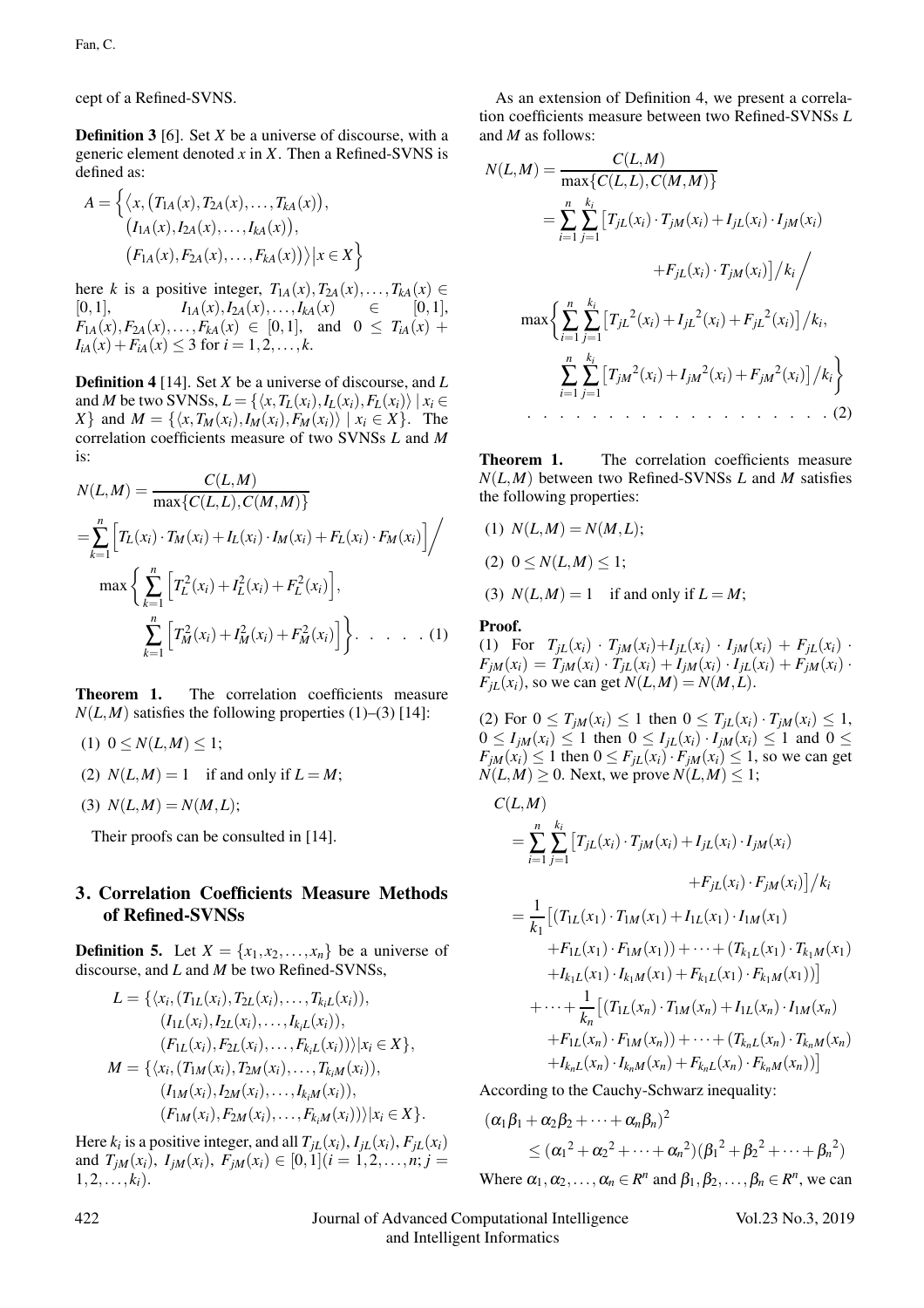Table 1. The Refined-SVNS decision matrix *D*.

|          | $C_1(C_{11}, C_{12}, , C_{1k_1})$                                                                                                                                                                                                                                                                                                     | $\cdots$ | $C_n(C_{n1}, C_{n2}, , C_{nk_n})$                                                                                            |
|----------|---------------------------------------------------------------------------------------------------------------------------------------------------------------------------------------------------------------------------------------------------------------------------------------------------------------------------------------|----------|------------------------------------------------------------------------------------------------------------------------------|
| $A_1$    | $\langle (T_{1_{A_1}},T_{2_{A_1}},\ldots,T_{k_1A_1})\ , (I_{1_{A_1}},I_{2_{A_1}},\ldots,I_{k_1A_1})\ ,\ (F_{1_{A_1}},F_{2_{A_1}},\ldots,F_{k_1A_1})\rangle\quad \ldots\quad \langle (T_{1_{A_1}},T_{2_{A_1}},\ldots,T_{k_nA_1})\ , (I_{1_{A_1}},I_{2_{A_1}},\ldots,I_{k_nA_1})\ , (F_{1_{A_1}},F_{2_{A_1}},\ldots,F_{k_nA_1})\rangle$ |          |                                                                                                                              |
| $A_2$    | $\langle (T_{1A_2}, T_{2A_2}, \ldots, T_{k_1A_2})$ , $(I_{1A_2}, I_{2A_2}, \ldots, I_{k_1A_2}), (F_{1A_2}, F_{2A_2}, \ldots, F_{k_1A_2}) \rangle$                                                                                                                                                                                     |          | $\langle (T_{1A_2}, T_{2A_2}, , T_{k_nA_2}), (I_{1A_2}, I_{2A_2}, , I_{k_nA_2}), (F_{1A_2}, F_{2A_2}, , F_{k_nA_2}) \rangle$ |
| $\cdots$ | $\cdots$                                                                                                                                                                                                                                                                                                                              | $\cdots$ |                                                                                                                              |
| $A_m$    | $\langle (T_{14_m},T_{24_m},\ldots,T_{k_14_m}), (I_{14_m},I_{24_m},\ldots,I_{k_14_m}), (F_{14_m},F_{24_m},\ldots,F_{k_14_m})\ \ldots \\ \quad \langle (T_{14_1},T_{24_1},\ldots,T_{k_n4_m}), (I_{14_1},I_{24_1},\ldots,I_{k_n4_m}), (F_{14_1},F_{24_m},\ldots,F_{k_n4_m}) \rangle$                                                    |          |                                                                                                                              |

get

$$
C(L,M)^{2} \leq \frac{1}{k_{1}^{2}} \Big[ \big( T_{1L}^{2}(x_{1}) + I_{1L}^{2}(x_{1}) + F_{1L}^{2}(x_{1}) \big) \cdot
$$
  
\n
$$
\big( T_{1M}^{2}(x_{1}) + I_{1M}^{2}(x_{1}) + F_{1M}^{2}(x_{1}) \big) + \cdots
$$
  
\n
$$
\big( T_{k_{1}L}^{2}(x_{1}) + I_{k_{1}L}^{2}(x_{1}) + F_{k_{1}L}^{2}(x_{1}) \big) \cdot
$$
  
\n
$$
\big( T_{k_{1}M}^{2}(x_{1}) + I_{k_{1}M}^{2}(x_{1}) + F_{k_{1}M}^{2}(x_{1}) \big) \Big] + \cdots
$$
  
\n
$$
\big( T_{k_{1}M}^{2}(x_{1}) + I_{1L}^{2}(x_{1}) + F_{1L}^{2}(x_{1}) \big) \cdot
$$
  
\n
$$
\big( T_{1M}^{2}(x_{1}) + I_{1M}^{2}(x_{1}) + F_{1M}^{2}(x_{1}) \big) + \cdots
$$
  
\n
$$
\big( T_{k_{n}L}^{2}(x_{1}) + I_{k_{n}L}^{2}(x_{1}) + F_{k_{n}L}^{2}(x_{1}) \big) \cdot
$$
  
\n
$$
\big( T_{k_{n}M}^{2}(x_{1}) + I_{k_{n}M}^{2}(x_{1}) + F_{k_{n}M}^{2}(x_{1}) \big) \Big]
$$
  
\n
$$
= C(L, L)C(M, M)
$$

For  $C(L,M)^2 \leq C(L,L)C(M,M)$ , just  $C(L,M) \leq$  $C(L, L)^{1/2} C(M, M)^{1/2}.$ Then,  $C(L, M) \le \max\{C(L, L), C(M, M)\}.$ So we can get  $N(L,M) = C(L,M)$  $\{C(L, L), C(M, M)\} \leq 1.$ 

(3) If  $L = M$  then  $T_{iL}(x_i) = T_{iM}(x_i)I_{iL}(x_i) = I_{iM}(x_i)$ , and  $F_{iL}(x_i) = F_{iM}(x_i)$  for any  $x_i \in X$  and  $i = 1, 2, \ldots, n$ , so we can get  $N(L,M) = 1$ , if and only if  $L = M$ .

Usually, all attributes have weights, maybe these weights are at the same values or different, but they are all belong 0 to 1 and the total value of them is 1. Now, we assume that the weight of each attribute  $C_i$  ( $i = 1, 2, \ldots, n$ ) is  $w_i$ . Then, we can introduce the weighted correlation coefficients measure between two Refined-SVNSs *L* and *M* as follow:

$$
W(L, M)
$$
  
=  $\sum_{i=1}^{n} w_i \sum_{j=1}^{k_i} [(T_{jL}(x_i) \cdot T_{jM}(x_i) + I_{jL}(x_i) \cdot I_{jM}(x_i) + F_{jL}(x_i) \cdot F_{jM}(x_i))]/k_i /$ 

$$
\max \left\{ \sum_{i=1}^{n} w_i \sum_{j=1}^{k_i} \left[ T_{jL}^2(x_i) + I_{jL}^2(x_i) + F_{jL}^2(x_i) \right] / k_i, \right\}
$$

$$
\sum_{i=1}^{n} w_i \sum_{j=1}^{k_i} \left[ T_{jM}^2(x_i) + I_{jM}^2(x_i) + F_{jM}^2(x_i) \right] / k_i \right\}
$$

## 4. Building a Decision-Making Model Using the Correlation Coefficients

In a decision-making problem, there are a set of alternatives  $A = \{A_1, A_2, \ldots, A_m\}$  and a set of attributes  $C =$  ${C_1, C_2, \ldots, C_n}$ . Sometimes  $C_i$  ( $i = 1, 2, \ldots, n$ ) may be subdivided into some sub-attribute  $C_{ij}$  ( $i = 1, 2, ..., n$ ,  $j =$  $1, 2, \ldots, k_i$ , then we can use a Refined-SVNS to express it:

$$
A_r = \left\{ \langle C_i, (T_{1A_r}(C_i), T_{2A_r}(C_i), \dots, T_{k_iA_r}(C_i)), (I_{1A_r}(C_i), I_{2A_r}(C_i), \dots, I_{k_iA_r}(C_i)), (F_{1A_r}(C_i), F_{2A_r}(C_i), \dots, F_{k_iA_r}(C_i)) \rangle | C_i \in C \right\},
$$
\n
$$
r = 1, 2, \dots, m \text{ and } i = 1, 2, \dots, n.
$$
\n
$$
(4)
$$

We could use a Refined-SVNS to denote the values of the three functions  $T_{k_iS_r}(G_i)$ ,  $I_{k_iS_r}(G_i)$ ,  $F_{k_iS_r}(G_i)$  for convenience, so we establish the Refined-SVNS decision matrix *D*, which is shown in Table 1.

Step 1: Based on the Refined-SVNS decision matrix *D*, we can get the ideal solution (ideal Refined-SVNS) *A*<sup>∗</sup> *i* .

When the attributes are benefit,  $A_i^*$  is shown as follows:

$$
A_{i}^{*} = \left\langle \left(T_{1A_{m}}^{max}, T_{2A_{m}}^{max}, \dots, T_{k_{i}A_{m}}^{max}\right), \right. \\ \left. \left(I_{1A_{m}}^{max}, I_{2A_{m}}^{max}, \dots, I_{k_{i}A_{m}}^{max}\right), \right. \\ \left. \left(F_{1A_{m}}^{max}, F_{2A_{m}}^{max}, \dots, F_{k_{i}A_{m}}^{max}\right) \right\rangle, \\ \text{for } i = 1, 2, \dots, n.
$$
 (5)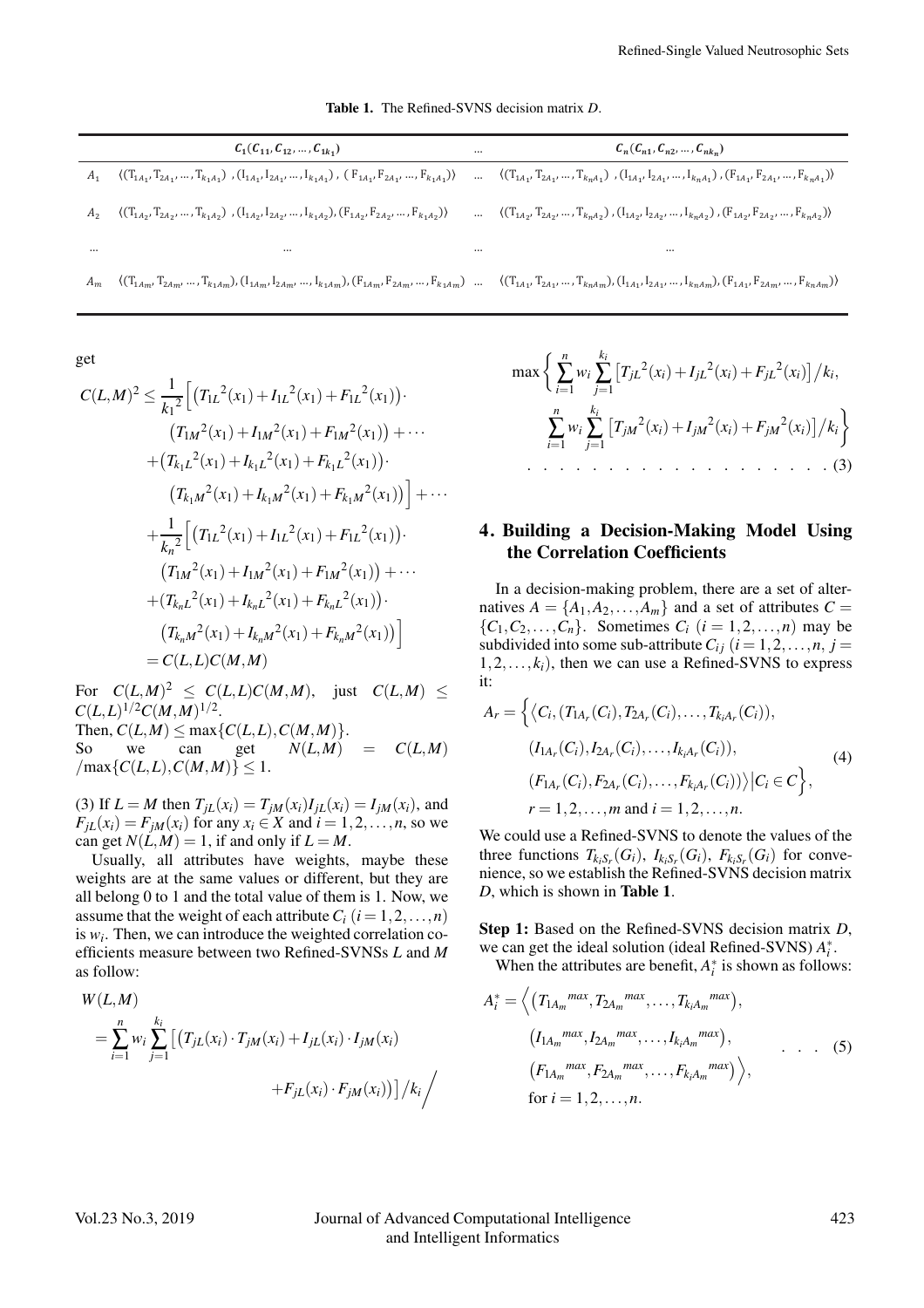Table 2. The Refined-SVNS decision matrix *D* for four alternatives on three attributes/seven sub-attributes.

| $C_1(C_{11}, C_{12})$ | $C_2(C_{21}, C_{22}, C_{23})$                                                                                                                   | $C_3(C_{31}, C_{32})$ |
|-----------------------|-------------------------------------------------------------------------------------------------------------------------------------------------|-----------------------|
|                       | $A_1$ $( (0.6, 0.7), (0.2, 0.1), (0.2, 0.3))$ $( (0.9, 0.7, 0.8), (0.1, 0.3, 0.2), (0.2, 0.2, 0.1))$ $( (0.6, 0.8), (0.3, 0.2), (0.3, 0.4))$    |                       |
|                       | $A_2$ ((0.8, 0.7), (0.1, 0.2), (0.3, 0.2)) ((0.7, 0.8, 0.7), (0.2, 0.4, 0.3), (0.1, 0.2, 0.1)) ((0.8, 0.8), (0.1, 0.2), (0.1, 0.2))             |                       |
|                       | $A_3$ ((0.6, 0.8), (0.1, 0.3), (0.3, 0.4)) ((0.8, 0.6, 0.7), (0.3, 0.1, 0.1), (0.2, 0.1, 0.2)) ((0.8, 0.7), (0.4, 0.3), (0.2, 0.1))             |                       |
|                       | $A_4$ $( (0.7, 0.6), (0.1, 0.2), (0.2, 0.3) )$ $( (0.7, 0.8, 0.7), (0.2, 0.2, 0.1), (0.1, 0.2, 0.2) )$ $( (0.7, 0.7), (0.2, 0.3), (0.2, 0.3) )$ |                       |

When the attributes are cost,  $A_i^*$  is shown as follows:

$$
A_i^* = \left\langle \left( T_{1A_m}^{min}, T_{2A_m}^{min}, \dots, T_{k_i A_m}^{min} \right), \right. \n\left. \left( I_{1A_m}^{min}, I_{2A_m}^{min}, \dots, I_{k_i A_m}^{min} \right), \right. \n\left. \left( F_{1A_m}^{min}, F_{2A_m}^{min}, \dots, F_{k_i A_m}^{min} \right) \right\rangle, \n\text{for } i = 1, 2, \dots, n.
$$
\n(6)

So we can get the ideal alternative  $A^* = \{A_1^*, A_2^*, \ldots, A_n^*\}.$ 

**Step 2:** When the weights of attributes are given by  $w =$  $(w_1, w_2, \ldots, w_n)$  with  $w_i \ge 0$  and  $\sum_{i=1}^n w_i = 1$ . The correlation coefficients measure between the ideal alternative *A*<sup>∗</sup> and each alternative  $A_r$  ( $r = 1, 2, ..., m$ ) can be calculated according to Eqs. (4) and (5). Then we can obtain the values of  $W(A_r, A^*)$  for  $r = 1, 2, \ldots, m$ .

**Step 3:** According the values of  $W(A_r, A^*)$  for  $r =$ 1*,*2*,...,m*, all alternatives can be ranked in a descending order and the alternative of biggest  $W(A_r, A^*)$  value just is the best choice.

Step 4: End.

#### 5. Illustrative Examples

In this section, we give two examples with multiple attribute to demonstrate the application of the proposed method in this paper.

#### 5.1. Example 1

Now, we discuss the decision-making problem adapted from [22]. A construction company wants to determine the selecting problem of construction projects. Now four construction projects are provided by decision makers, then we can get a set of four alternatives  $A =$ *A*1*,A*2*,A*3*,A*4. Then, in these construction projects, which one can be selected dependent on three main attributes. These attributes are financial state  $(C_1)$ , environmental protection  $(C_2)$  and technology  $(C_3)$ , and at the same time these attributes can be divided into seven sub-attributes: budget control  $(C_{11})$  and risk/return ratio  $(C_{12})$ ; public relation  $(C_{21})$ , geographical location  $(C_{22})$ , and health and safety  $(C_{23})$ ; technical knowhow  $(C_{31})$  and technological capability  $(C_{32})$ . Then, decision makers evaluate the value of the four possible alternatives under the above attributes by suitability judgments. With these values

we can construct the Refined-SVNS decision matrix *D*, which is shown in Table 2.

For these attributes are benefit, so we can obtain the ideal alternative  $A^*$  by using Eq. (4) from the Refined-SVNS decision matrix *D*.

$$
A^* = \{ \langle (0.8, 0.8), (0.1, 0.1), (0.2, 0.2) \rangle, \\ \langle (0.9, 0.8, 0.8), (0.1, 0.1, 0.1), (0.1, 0.1, 0.1) \rangle, \\ \langle (0.8, 0.8), (0.1, 0.2), (0.1, 0.1) \rangle \}.
$$

With the weight vector of the three attributes by  $w =$ (0*.*4*,*0*.*3*,*0*.*3) on the opinion of the experts and Eq. (3), we can obtain the weighted correlation coefficients measure values between the ideal alternation *A*<sup>∗</sup> and each alternative  $A_r$  ( $r = 1, 2, 3, 4$ ), the measure values are listed as follows:

$$
W(A_1, A^*) = 0.9156
$$
,  $W(A_2, A^*) = 0.9603$ ,  
\n $W(A_3, A^*) = 0.9308$ , and  $W(A_4, A^*) = 0.8861$ .

Because of the measure values are  $W(A_2, A^*)$  $W(A_3, A^*) > W(A_1, A^*) > W(A_4, A^*)$ , the ranking order just is  $A_2 \succ A_3 \succ A_1 \succ A_4$ . Therefore, we can get the alternative  $A_2$  as the best choice among all alternatives.

Comparing with the method of [22], the correlation coefficients measure between two Refined-SVNSs proposed in this paper is relatively simpler and easier, and we can obtain the same choice as in [22] through the weighted correlation coefficients measure values between the ideal alternation  $A^*$  and each alternative  $A_r$  ( $r = 1, 2, 3, 4$ ).

#### 5.2. Example 2

A university wants to rank the academy with some main attributes. Now there are five academies will be ranked, then we can get a set of five academics  $A =$  ${A_1, A_2, A_3, A_4, A_5}$ . The rank of these academics depends on three main attributes and seven sub-attributes: (1) Teaching  $(C_1)$ : teaching conditions  $(C_{11})$ , teachers troop  $(C_{12})$  and teaching level  $(C_{13})$ ; (2) The scientific research  $(C_2)$ : teachers' scientific research  $(C_{21})$ , students' scientific research  $(C_{22})$ ; (3) Server  $(C_3)$ : social reputation  $(C_{31})$ , the employment situation  $(C_{32})$ .

Experts evaluate the value of the five academics under the above attributes by some data. With these values we can construct the Refined-SVNS decision matrix, which is shown in Table 3.

For these attributes are benefit, so we can obtain the ideal alternative  $A^*$  by using formula (4) from the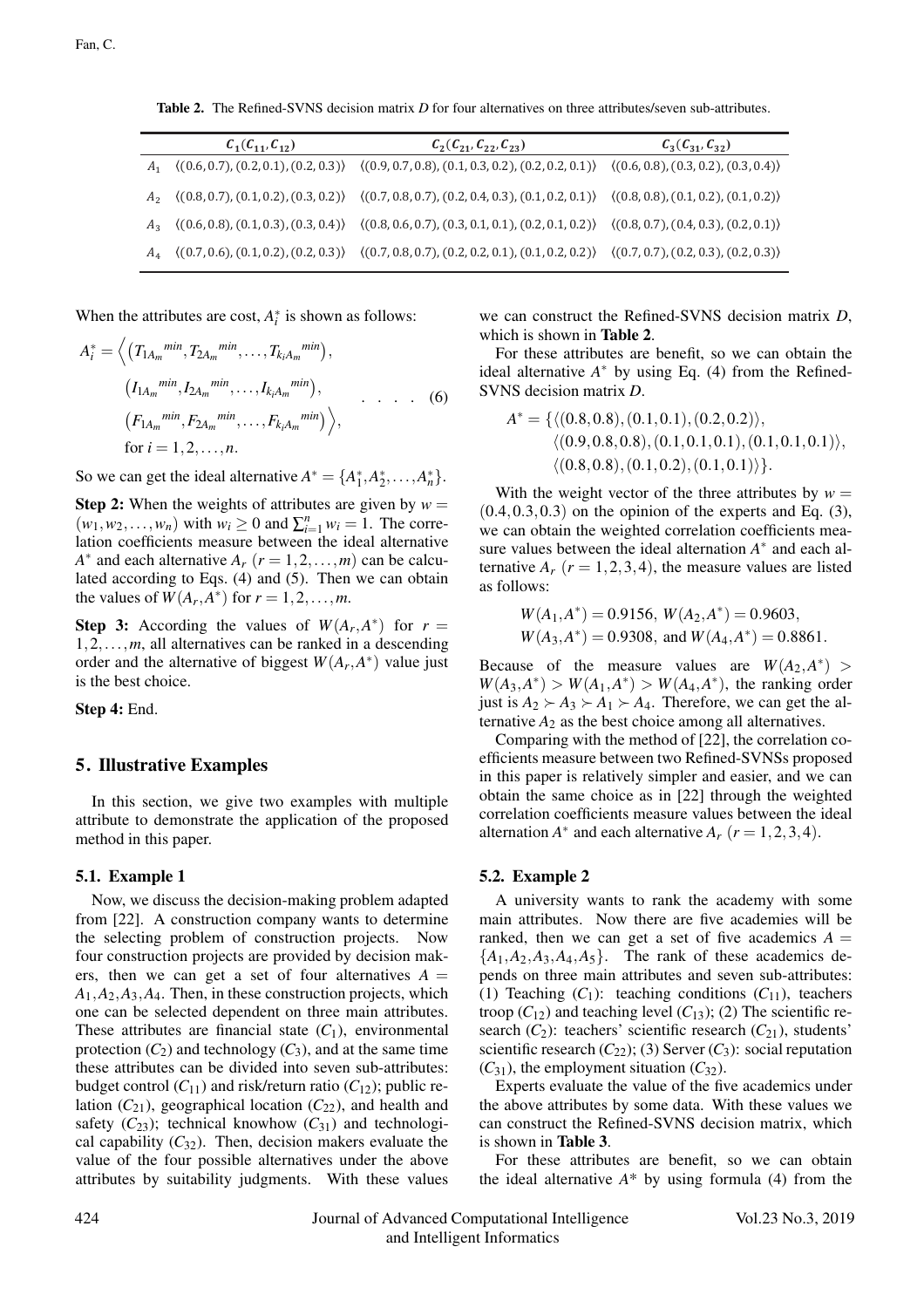Table 3. The Refined-SVNS decision matrix *D* for five academics on three attributes/seven sub-attributes.

| $C_1(C_{11}, C_{12}, C_{13})$                                                                                                                   | $C_2(C_{21}, C_{22})$ | $C_3(C_{31}, C_{32})$ |
|-------------------------------------------------------------------------------------------------------------------------------------------------|-----------------------|-----------------------|
| $A_1$ $( (0.8, 0.9, 0.7), (0.2, 0.3, 0.2), (0.1, 0.1, 0.2))$ $( (0.9, 0.7), (0.2, 0.1), (0.2, 0.3))$ $( (0.8, 0.9), (0.1, 0.2), (0.2, 0.1))$    |                       |                       |
| $A_2$ $( (0.7, 0.8, 0.7), (0.2, 0.4, 0.3), (0.3, 0.2, 0.2))$ $( (0.8, 0.5), (0.1, 0.2), (0.3, 0.4))$ $( (0.8, 0.8), (0.1, 0.2), (0.1, 0.2))$    |                       |                       |
| $A_3$ $( (0.7, 0.6, 0.8), (0.2, 0.2, 0.1), (0.2, 0.3, 0.2) )$ $( (0.6, 0.4), (0.1, 0.3), (0.4, 0.5) )$ $( (0.8, 0.9), (0.3, 0.2), (0.2, 0.1) )$ |                       |                       |
| $A_4$ $( (0.8, 0.8, 0.7), (0.2, 0.2, 0.1), (0.1, 0.2, 0.2))$ $( (0.7, 0.6), (0.1, 0.2), (0.2, 0.3) )$ $( (0.8, 0.7), (0.2, 0.3), (0.2, 0.3) )$  |                       |                       |
| $A_5$ ((0.8, 0.7, 0.8), (0.2, 0.2, 0.1), (0.2, 0.2, 0.2)) ((0.6, 0.5), (0.2, 0.2), (0.3, 0.5)) ((0.8, 0.8), (0.2, 0.2), (0.1, 0.2))             |                       |                       |

Refined-SVNS decision matrix *D*.

 $A^* = \{ \langle (0.8, 0.9, 0.8), (0.2, 0.2, 0.1), (0.1, 0.1, 0.2) \rangle$ , (0*.*9*,*0*.*7)*,*(0*.*1*,*0*.*1)*,*(0*.*2*,*0*.*3)*,*  $\{(0.8, 0.9), (0.1, 0.2), (0.1, 0.1)\}$ .  $W(A_1, A^*) = 0.9950, W(A_2, A^*) = 0.9207,$  $W(A_3, A^*) = 0.8779, W(A_4, A^*) = 0.8987,$  $W(A_5, A^*) = 0.8947$ .

So, the ranking of five academics is  $A_1 \succ A_2 \succ A_4 \succ$  $A_5 \rightarrow A_3$ . Therefore, the academic named  $A_1$  is the best one of all evaluated academics.

From above two examples, we can see that the correlation coefficients of refined-neutrosophic set can be used in actual engineering and scientific applications to help people to do some decision problems.

#### 6. Conclusions

We presented the correlation coefficients measure of Refined-SVNSs in this paper and we use this method to deal with two actual decision-making applications. Through the correlation coefficients measure between the ideal alternative and each alternative, the ranking order of all alternatives can be got and the best alternative can be selected as well. Finally, the ranking order in the first example with correlation coefficients measure is probably agree with the ranking results of [22], the second example with correlation coefficients measure can get the rank of five evaluated academics, so the method proposed in this paper is suitable for actual applications in decision-making problems with Refined-SVNS. In the future, we shall go on studying the correlation coefficients measure between Refined-SVNSs and extending the proposed decision-making method to many other fields.

#### Acknowledgements

This research was funded by the National Natural Science Foundation of China grant number [61603258], [61703280]; General Research Project of Zhejiang Provincial Department of Education grant number [Y201839944]; Public Welfare Technology Research Project of Zhejiang Province grant number [LGG19F020007]; Public Welfare Technology Application Research Project of Shaoxing City grant number [2018C10013].

#### References:

- [1] F. Smarandache, "Neutrosophy: Neutrosophic probability, set, and logic," American Research Press, 1998.
- [2] H. Wang, F. Smarandache, Y. Q. Zhang, and R. Sunderraman, "Interval neutrosophic sets and logic: Theory and applications in computing," Hexis, 2005.
- [3] F. Smarandache, "A unifying field in logics. In Neutrosophy: Neutrosophic Probability, Set and Logic," American Research Press, 1999.
- [4] F. Smarandache, "Neutrosophy. Neutrosophic probability, set, and logic. Analytic synthesis and synthetic analysis," American Research Press, p.105, 1998.
- [5] H. Wang, F. Smarandache, Y. Q. Zhang, and R. Sunderraman, "Single valued neutrosophic sets," Multispace and Multistructure, Vol.4, pp. 410-413, 2010.
- [6] F. Smarandache, "n-Valued Refined Neutrosophic Logic and Its Applications in Physics," Progress in Physics, Vol.4, pp. 143-146, 2013.
- [7] J. Ye, "A multicriteria decision-making method using aggregation operators for simplified neutrosophic sets," J. of Intelligent and Fuzzy Systems, Vol.26, pp. 2459-2466, 2014.
- [8] J. Ye and F. Smarandache, "Similarity Measure of Refined Single-Valued Neutrosophic Sets and Its Multicriteria Decision Making Method," Neutrosophic Sets and Systems, Vol.12, pp. 41-44, 2016.
- [9] J. Ye, "Similarity measures between interval neutrosophic sets and their applications in multi criteria decision-making," J. of Intelligent and Fuzzy Systems, Vol.26, pp. 165-172, 2014.
- [10] J. Ye, "Multi criteria decision-making method using the correlation coefficient under single-valued neutrosophic environment," Int. J. of General Systems, Vol.42, pp. 386-394, 2013.
- [11] S. Ye and J. Ye, "Dice similarity measure between single valued neutrosophic multisets and its application in medical diagnosis, Neutrosophic Sets and System, Vol.6, pp. 49-54, 2014.
- [12] H.-Y. Zhang, J.-Q. Wang, and X.-H. Chen, "Interval neutrosophic sets and their application in multicriteria decision making problems," The Scientific World J., 2014.
- [13] J. Ye, "Improved cosine similarity measures of simplified neu-trosophic sets for medical diagnoses," Artificial Intelligence in Medicine, Vol.63, No.3, pp. 171-179, 2015.
- [14] J. Ye, "Another Form of Correlation Coefficient between Single Valued Neutrosophic Sets and Its Multiple Attribute Decision Making Method," Neutrosophic Sets and Systems, Vol.1, pp. 8-13, 2013.
- [15] C. X. Fan and J. Ye, "The Cosine Measure of Refined-Single Valued Neutrosophic Sets and Refined-Interval Neutrosophic Sets for Multiple Attribute Decision-Making," J. Intell. Fuzzy Syst., Vol.33, pp. 2281-2289, 2017.
- [16] S. Broumi, M. Talea, F. Smarandache, and A. Bakali, "Single Valued Neutrosophic Graphs: Degree, Order and Size," IEEE Int. Conf. on Fuzzy Systems (FUZZ), pp. 2444-2451, 2016.
- [17] S. Broumi, A. Bakali, M. Talea, and F. Smarandache, "Isolated Single Valued Neutrosophic Graphs," Neutrosophic Sets and Systems, Vol.11, pp. 74-78, 2016.
- [18] S. Broumi, F. Smarandache, M. Talea, and A. Bakali, "Decision-Making Method Based on the Interval Valued Neutrosophic Graph," 2016 Future Technologies Conf. (FTC), pp. 44-50, 2016.
- [19] S. Broumi, A. Bakali, M. Talea, F. Smarandache, and L. Vladareanu, "Computation of Shortest Path Problem in a Network with SV-Trapezoidal Neutrosophic Numbers," Proc. of the 2016 Int. Conf. on Advanced Mechatronic Systems, pp. 417-422, 2016.
- [20] S. Broumi, A. Bakali, M. Talea, F. Smarandache, and L. Vladareanu, "Applying Dijkstra Algorithm for Solving Neutrosophic Short-est Path Problem," Proc. of the 2016 Int. Conf. on Advanced Mechatronic Systems, No.30, pp. 412-416, 2016.